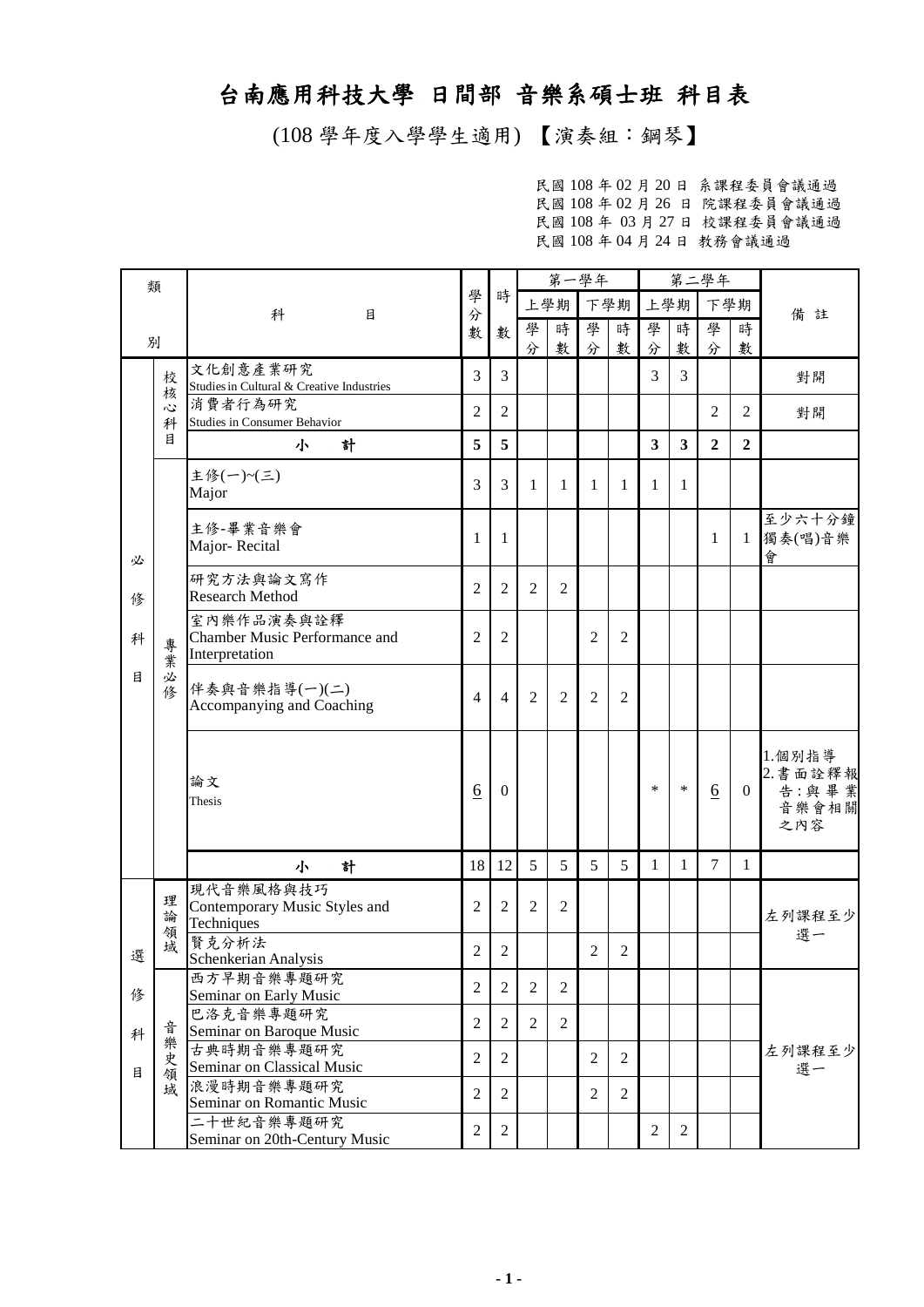| 類      |          |                                                   |                |                | 第一學年           |                |                |                |                |                | 第二學年                  |                |        |
|--------|----------|---------------------------------------------------|----------------|----------------|----------------|----------------|----------------|----------------|----------------|----------------|-----------------------|----------------|--------|
|        |          | 科<br>目                                            | 學<br>分         | 時              |                | 上學期            | 下學期            |                | 上學期            |                | 下學期                   |                | 備<br>註 |
|        |          |                                                   | 數              | 數              | 學              | 時              | 學              | 時              | 學              | 時              | 學                     | 時              |        |
| 別      |          |                                                   |                |                | 分              | 數              | 分              | 數              | 分              | 數              | 分                     | 數              |        |
|        |          | 音樂教育專題<br>Topics on Music Education               | $\overline{2}$ | $\overline{2}$ | 2              | 2              |                |                |                |                |                       |                |        |
|        | 專        | 音樂文獻目錄學<br>Bibliography                           | $\overline{2}$ | $\overline{2}$ |                |                | $\overline{2}$ | $\overline{2}$ |                |                |                       |                |        |
|        | ,業選修     | 音樂教學專題<br>Topics on Music Teaching                | $\overline{2}$ | $\overline{2}$ |                |                | 2              | $\overline{2}$ |                |                |                       |                |        |
|        |          | 專題研究 (一)<br>Seminar I                             | $\overline{2}$ | 2              |                |                |                |                | $\overline{2}$ | $\overline{2}$ |                       |                |        |
|        |          | 專題研究 (二)<br>Seminar II                            | $\overline{2}$ | $\overline{2}$ |                |                |                |                |                |                | $\overline{2}$        | $\overline{2}$ |        |
| 選      |          | 貝多芬鋼琴奏鳴曲研究<br>Piano Sonatas of L. v. Beethoven    | $\overline{2}$ | 2              | 2              | $\overline{2}$ |                |                |                |                |                       |                |        |
| 俢      |          | 蕭邦鋼琴作品研究<br>Piano Music of F. Chopin              | $\overline{2}$ | $\overline{c}$ | $\overline{2}$ | $\overline{2}$ |                |                |                |                |                       |                |        |
| 科      |          | 鋼琴變奏曲研究<br>Piano Variations                       | $\overline{2}$ | $\overline{2}$ | 2              | $\overline{2}$ |                |                |                |                |                       |                |        |
| 目      |          | 舒曼鋼琴作品研究<br>Piano Music of R. Schumann            | $\overline{2}$ | $\overline{2}$ |                |                | $\overline{c}$ | $\overline{2}$ |                |                |                       |                |        |
|        | 專<br>業選修 | 二十世紀鋼琴作品研究<br>Seminar on 20th-Century Piano Music | $\overline{2}$ | $\overline{2}$ |                |                | $\overline{2}$ | $\overline{2}$ |                |                |                       |                |        |
|        |          | 莫札特鋼琴協奏曲研究<br>Piano Concertos of W. A. Mozart     | $\overline{2}$ | $\overline{2}$ |                |                |                |                | $\overline{2}$ | $\overline{2}$ |                       |                |        |
|        |          | 室內樂作品研究<br><b>Chamber Music Literature</b>        | $\overline{2}$ | $\overline{2}$ |                |                |                |                | $\overline{2}$ | $\overline{c}$ |                       |                |        |
|        |          | 巴哈鋼琴作品研究<br>Piano Music of J. S. Bach             | $\overline{2}$ | $\overline{2}$ |                |                |                |                |                |                | $\overline{2}$        | $\overline{2}$ |        |
|        |          | 小計                                                | 40             | 40             | 14 14          |                | 14             | 14             | 8              | 8              | $\overline{4}$        | $\overline{4}$ |        |
|        |          | 選修至少應修                                            |                |                |                |                |                |                | 13             |                |                       |                |        |
| 合計     |          | 63                                                | 57             |                |                |                |                |                |                |                |                       |                |        |
| 畢業至少應修 |          |                                                   | 36             |                |                |                |                |                |                |                |                       |                |        |
|        | 授予學位名稱   |                                                   |                |                |                |                |                |                |                |                | 音樂碩士(Master of Music) |                |        |

※備註:

(一)碩士學位取得條件:

1.本主修之學生畢業最低學分為 36 學分。

2.一場完整之畢業獨奏會及書面詮釋報告。

(二)依學生實際選課情況作開課調整。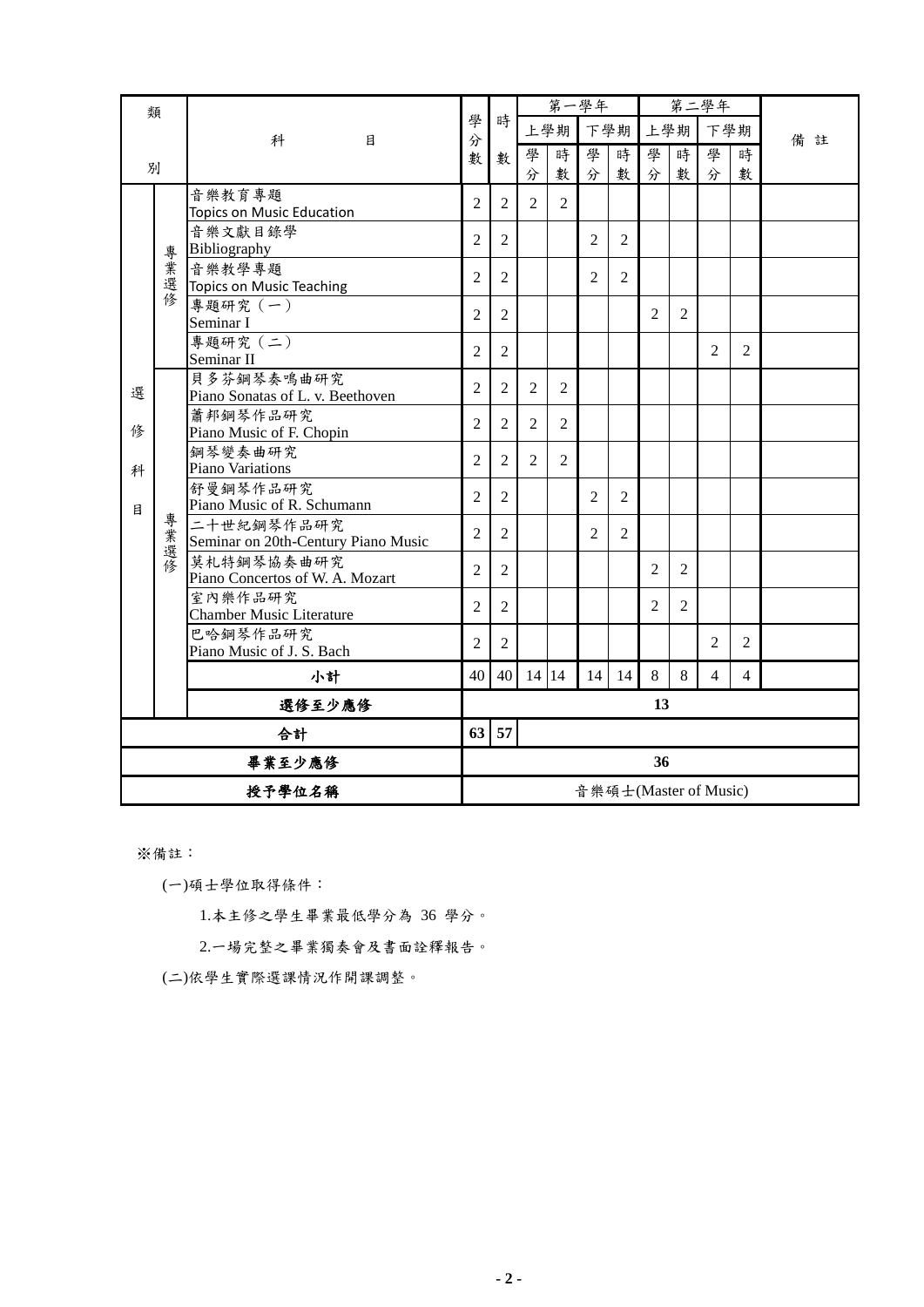## 台南應用科技大學 日間部 音樂系碩士班 科目表

(108 年度入學學生適用) 【演奏組:聲樂】

民國 108 年 02 月 20 日 系課程委員會議通過 民國 108 年 02 月 26 日 院課程委員會議通過 民國 108 年 03 月 27 日 校課程委員會議通過 民國 108 年 04 月 24 日 教務會議通過

|        |             |                                                               |                |                | 第一學年           |                |                |                  |                         | 第二學年                    |                |                |                                             |
|--------|-------------|---------------------------------------------------------------|----------------|----------------|----------------|----------------|----------------|------------------|-------------------------|-------------------------|----------------|----------------|---------------------------------------------|
|        | 類           | 科<br>目                                                        | 學<br>分         | 時              | 上學期<br>下學期     |                | 上學期            |                  | 下學期                     |                         | 備註             |                |                                             |
| 別      |             |                                                               | 數              | 數              | 學<br>分         | 時<br>數         | 學<br>分         | 時<br>數           | 學<br>分                  | 時<br>數                  | 學<br>分         | 時<br>數         |                                             |
|        | 校<br>核      | 文化創意產業研究<br>Studies in Cultural & Creative Industries         | $\overline{3}$ | 3              |                |                |                |                  | 3                       | 3                       |                |                | 對開                                          |
|        | 心<br>科      | 消費者行為研究<br><b>Studies in Consumer Behavior</b>                | $\overline{2}$ | $\overline{2}$ |                |                |                |                  |                         |                         | $\overline{2}$ | 2              | 對開                                          |
|        | 目           | 計<br>小                                                        | 5              | 5              |                |                |                |                  | $\overline{\mathbf{3}}$ | $\overline{\mathbf{3}}$ | $\overline{2}$ | $\overline{2}$ |                                             |
|        |             | 主修(一)~(三)<br>Major                                            | 3              | 3              | 1              | 1              | 1              | -1               | 1                       | 1                       |                |                |                                             |
| 必      |             | 主修-畢業音樂會<br>Major-Recital                                     | 1              | 1              |                |                |                |                  |                         |                         | $\mathbf{1}$   | $\mathbf{1}$   | 至少六十分鐘<br>獨奏(唱)音樂<br>會                      |
| 俢      |             | 研究方法與論文寫作<br><b>Research Method</b>                           | $\overline{2}$ | $\overline{2}$ | $\overline{2}$ | $\overline{2}$ |                |                  |                         |                         |                |                |                                             |
| 科      | 專業          | 室內樂作品演奏與詮釋<br>Chamber Music Performance and<br>Interpretation | $\overline{2}$ | $\overline{2}$ |                |                | $\overline{2}$ | $\overline{2}$   |                         |                         |                |                |                                             |
| 目      | 必<br>修      | 合奏(合唱)(一)(二)<br>Ensemble/Chorus                               | 4              | 4              | 2              | 2              | $\overline{2}$ | $\overline{2}$   |                         |                         |                |                | 系所合一課程                                      |
|        |             | 論文<br>Thesis                                                  | 6              | $\Omega$       |                |                |                |                  | $\ast$                  | $\ast$                  | 6              | $\Omega$       | 1.個別指導<br>2. 書面詮釋報<br>告:與畢業音<br>樂會相關之內<br>容 |
|        |             | 計<br>小                                                        | 18             | 12             | 5              | 5              | 5              | 5                | $\mathbf{1}$            | $\mathbf{1}$            | $\tau$         | $\mathbf{1}$   |                                             |
|        | 理<br>論<br>領 | 現代音樂風格與技巧<br>Contemporary Music Styles and<br>Techniques      | 2              | $\overline{2}$ | 2              | $\overline{2}$ |                |                  |                         |                         |                |                | 左列課程至少                                      |
|        | 域           | 賢克分析法<br>Schenkerian Analysis                                 | $\overline{c}$ | 2              |                |                | $\overline{c}$ | $\boldsymbol{2}$ |                         |                         |                |                | 選一                                          |
| 選<br>俢 |             | 西方早期音樂專題研究<br>Seminar on Early Music                          | $\overline{2}$ | $\overline{2}$ | $\overline{2}$ | $\overline{2}$ |                |                  |                         |                         |                |                |                                             |
| 科      | 音           | 巴洛克音樂專題研究<br>Seminar on Baroque Music                         | $\overline{2}$ | $\overline{2}$ | $\overline{2}$ | $\overline{2}$ |                |                  |                         |                         |                |                |                                             |
| 目      | 樂史領         | 古典時期音樂專題研究<br>Seminar on Classical Music                      | $\mathfrak{2}$ | $\overline{2}$ |                |                | $\overline{2}$ | $\overline{2}$   |                         |                         |                |                | 左列課程至少<br>選一                                |
|        | 域           | 浪漫時期音樂專題研究<br>Seminar on Romantic Music                       | $\overline{2}$ | $\overline{2}$ |                |                | $\overline{2}$ | $\overline{2}$   |                         |                         |                |                |                                             |
|        |             | 二十世紀音樂專題研究<br>Seminar on 20th-Century Music                   | $\sqrt{2}$     | $\overline{2}$ |                |                |                |                  | $\overline{2}$          | $\mathbf{2}$            |                |                |                                             |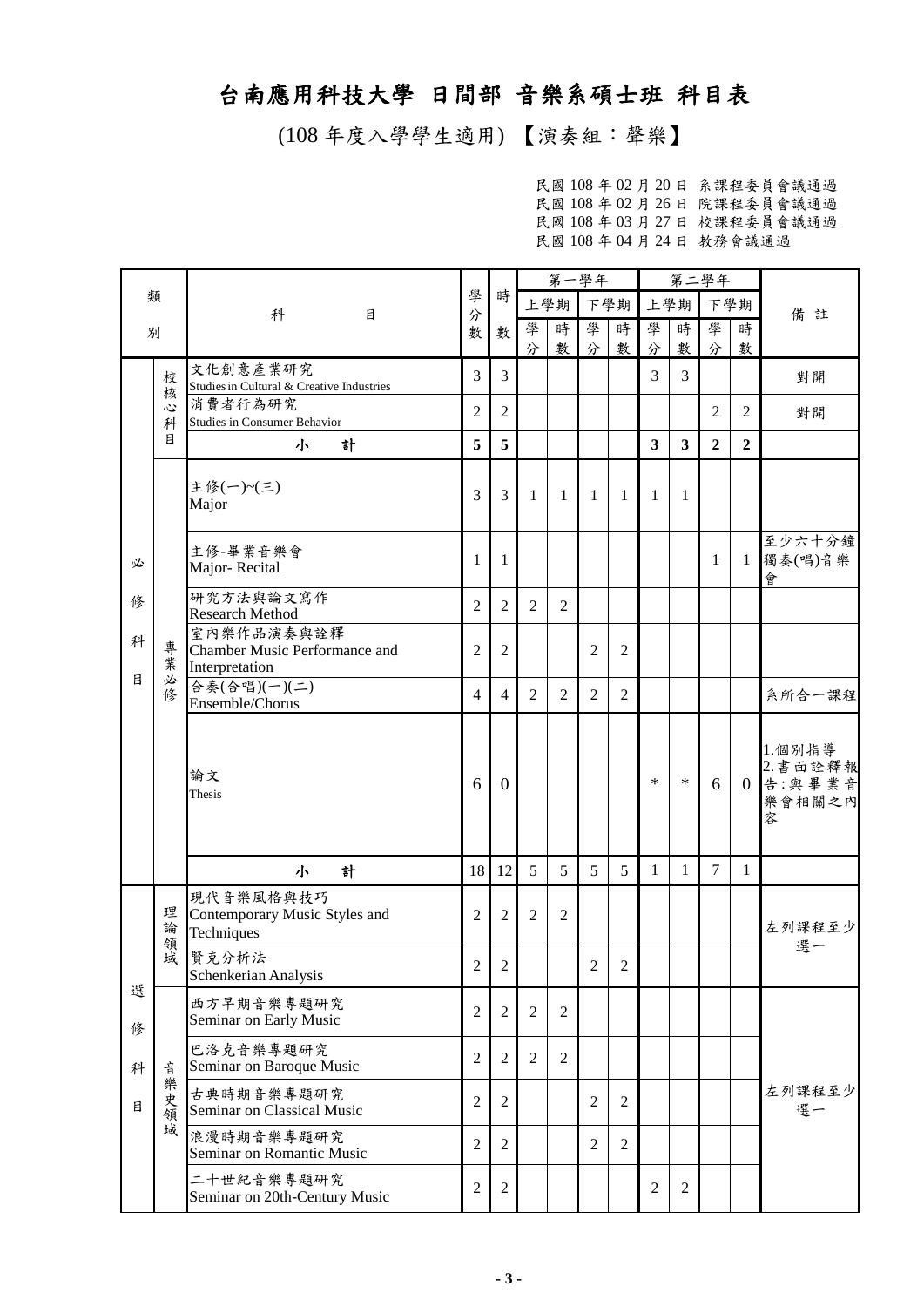|        |        |                                             |                |                |                | 第一學年           |                |                |                |                | 第二學年                  |                |    |
|--------|--------|---------------------------------------------|----------------|----------------|----------------|----------------|----------------|----------------|----------------|----------------|-----------------------|----------------|----|
| 類      |        | 科<br>目                                      | 學<br>分         | 時              |                | 上學期            |                | 下學期            |                | 上學期            |                       | 下學期            | 備註 |
| 別      |        |                                             | 數              | 數              | 學              | 時              | 學              | 時              | 學              | 時              | 學                     | 時              |    |
|        |        |                                             |                |                | 分              | 數              | 分              | 數              | 分              | 數              | 分                     | 數              |    |
|        |        | 音樂教育專題                                      | 2              | $\overline{2}$ | 2              | $\overline{2}$ |                |                |                |                |                       |                |    |
|        |        | Topics on Music Education<br>音樂文獻目錄學        |                |                |                |                |                |                |                |                |                       |                |    |
|        |        | Bibliography                                | $\overline{2}$ | $\overline{2}$ |                |                | $\overline{2}$ | 2              |                |                |                       |                |    |
|        | 專業選修   | 音樂教學專題                                      | $\overline{2}$ | $\overline{2}$ |                |                | 2              | 2              |                |                |                       |                |    |
|        |        | <b>Topics on Music Teaching</b>             |                |                |                |                |                |                |                |                |                       |                |    |
|        |        | 專題研究 (一)<br>Seminar I                       | $\overline{2}$ | 2              |                |                |                |                | $\overline{2}$ | $\overline{c}$ |                       |                |    |
|        |        | 專題研究 (二)                                    | $\overline{2}$ | $\overline{2}$ |                |                |                |                |                |                | $\overline{c}$        | $\overline{2}$ |    |
|        |        | Seminar II                                  |                |                |                |                |                |                |                |                |                       |                |    |
| 選      |        | 德文藝術歌曲研究<br><b>Studies in German Lieder</b> | $\overline{2}$ | $\overline{2}$ | $\overline{2}$ | $\overline{2}$ |                |                |                |                |                       |                |    |
| 俢      |        | 台灣歌曲研究                                      |                |                |                |                |                |                |                |                |                       |                |    |
|        |        | <b>Studies in Taiwanese Songs</b>           | $\overline{2}$ | $\overline{2}$ |                |                | $\overline{2}$ | $\overline{2}$ |                |                |                       |                |    |
| 科      |        | 歌劇與神劇作品研究                                   | $\overline{2}$ | $\overline{2}$ |                |                | $\overline{c}$ | $\overline{2}$ |                |                |                       |                |    |
|        |        | Opera and Oratorio Literature               |                |                |                |                |                |                |                |                |                       |                |    |
| 目      |        | 法文藝術歌曲研究                                    | 2              | $\overline{2}$ |                |                |                |                | $\overline{2}$ | $\overline{2}$ |                       |                |    |
|        |        | Studies in French Mélodies<br>義大利文藝術歌曲研究    |                |                |                |                |                |                |                |                |                       |                |    |
|        | 專業選修   | <b>Studies in Italian Art Songs</b>         | $\overline{2}$ | $\overline{2}$ |                |                |                |                | $\overline{2}$ | $\overline{2}$ |                       |                |    |
|        |        | 室內樂作品研究                                     |                |                |                |                |                |                |                |                |                       |                |    |
|        |        | <b>Chamber Music Literature</b>             | $\overline{2}$ | $\overline{c}$ |                |                |                |                | $\overline{2}$ | $\overline{c}$ |                       |                |    |
|        |        | 英文藝術歌曲研究                                    | $\overline{2}$ | $\overline{2}$ |                |                |                |                |                |                | $\mathfrak{D}$        | $\mathfrak{D}$ |    |
|        |        | Studies in English Art Songs                |                |                |                |                |                |                |                |                |                       |                |    |
|        |        | 小計                                          | 38             | 38             | 10             | 10             | 14             | 14             | 10             | 10             | $\overline{4}$        | $\overline{4}$ |    |
|        |        | 選修至少應修                                      |                |                |                |                |                |                | 13             |                |                       |                |    |
| 合計     |        | 61                                          | 55             |                |                |                |                |                |                |                |                       |                |    |
| 畢業至少應修 |        |                                             | 36             |                |                |                |                |                |                |                |                       |                |    |
|        | 授予學位名稱 |                                             |                |                |                |                |                |                |                |                | 音樂碩士(Master of Music) |                |    |

※備註:

(一)碩士學位取得條件:

1.本主修之學生畢業最低學分為 36 學分。

2.一場完整之畢業獨奏會及書面詮釋報告。

(二)依學生實際選課情況作開課調整。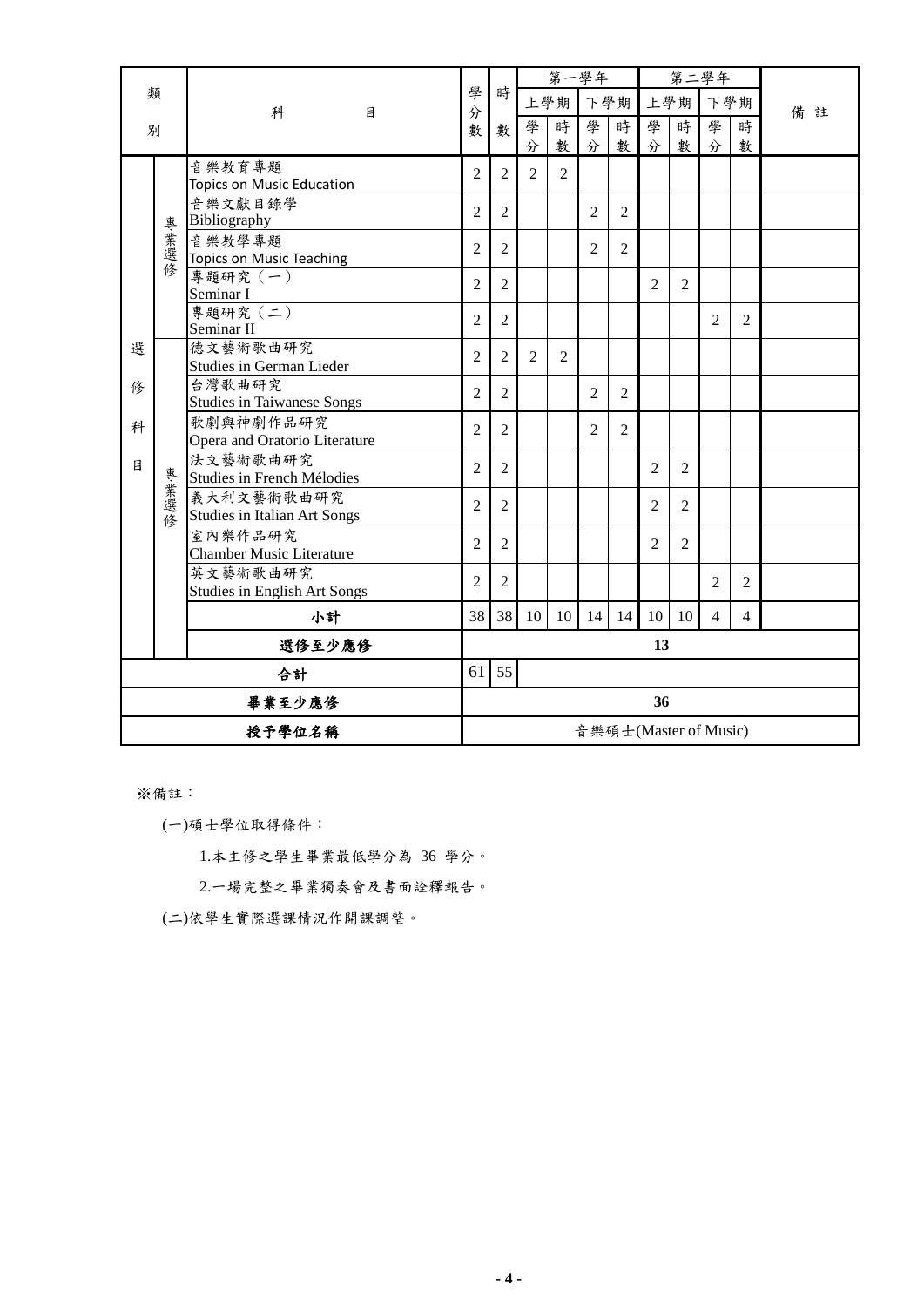## 台南應用科技大學 日間部 音樂系碩士班 科目表

(108 年度入學學生適用) 【演奏組:管弦樂】

民國 108 年 02 月 20 日 系課程委員會議通過 民國 108 年 02 月 26 日 院課程委員會議通過 民國 108 年 03 月 27 日校課程委員會議通過 民國 108 年 04 月 24 日教務會議通過

| 類      |             |                                                               | 學                |                | 第一學年           |                |                |                |                         |                | 第二學年             |                |                                                  |
|--------|-------------|---------------------------------------------------------------|------------------|----------------|----------------|----------------|----------------|----------------|-------------------------|----------------|------------------|----------------|--------------------------------------------------|
|        |             |                                                               |                  | 時              |                | 上學期            | –<br>下學期       |                | 上學期                     |                | 下學期              |                |                                                  |
|        |             | 科<br>目                                                        | 分                |                | 學              | 時              | 學              | 時              | 學                       | 時              | 學                | 時              | 備註                                               |
|        | 別           |                                                               | 數                | 數              | 分              | 數              | 分              | 數              | 分                       | 數              | 分                | 數              |                                                  |
|        |             | 文化創意產業研究                                                      |                  |                |                |                |                |                |                         |                |                  |                |                                                  |
|        | 校<br>核      | Studies in Cultural & Creative Industries                     | 3                | 3              |                |                |                |                | 3                       | 3              |                  |                | 對開                                               |
|        | 心           | 消費者行為研究                                                       | $\overline{2}$   | $\overline{2}$ |                |                |                |                |                         |                | $\overline{2}$   | $\overline{c}$ | 對開                                               |
|        | 科<br>月      | <b>Studies in Consumer Behavior</b>                           |                  |                |                |                |                |                |                         |                |                  |                |                                                  |
|        |             | 計<br>小                                                        | 5                | 5              |                |                |                |                | $\overline{\mathbf{3}}$ | 3              | $\overline{2}$   | $\overline{2}$ |                                                  |
|        |             | 主修(一)~(三)<br>Major                                            | 3                | 3              | -1             | $\overline{1}$ | $\mathbf{1}$   | -1             | 1                       | 1              |                  |                | 主修成績達管<br>弦樂團入選標<br>準者,需加修<br>交響樂合奏              |
| 必<br>俢 |             | 主修-畢業音樂會<br>Major-Recital                                     | $\mathbf{1}$     | 1              |                |                |                |                |                         |                | 1                | 1              | 至少六十分鐘<br>獨奏(唱)音樂<br>會                           |
| 科      | 專           | 研究方法與論文寫作<br><b>Research Method</b>                           | $\overline{2}$   | $\overline{2}$ | $\overline{2}$ | 2              |                |                |                         |                |                  |                |                                                  |
| 目      | 業<br>必<br>修 | 室內樂作品演奏與詮釋<br>Chamber Music Performance and<br>Interpretation | $\overline{2}$   | $\overline{2}$ |                |                | $\overline{2}$ | $\overline{2}$ |                         |                |                  |                |                                                  |
|        |             | 合奏(合唱)(一)(二)<br>Ensemble/Chorus                               | $\overline{4}$   | $\overline{4}$ | 2              | $\overline{2}$ | $\overline{2}$ | 2              |                         |                |                  |                | 系所合一課程                                           |
|        |             | 論文<br>Thesis                                                  | $\underline{6}$  | $\mathbf{0}$   |                |                |                |                | $\ast$                  | $\ast$         | $6 \overline{6}$ |                | 1.個別指導<br>2.書面詮釋報<br>0 告: 與 畢 業 音<br>樂會相關之內<br>容 |
|        |             | 計<br>小                                                        | 18               | 12             | 5              | 5              | 5              | 5              | 1                       | 1              | $\tau$           | 1              |                                                  |
|        | 理論          | 現代音樂風格與技巧<br>Contemporary Music Styles and<br>Techniques      | $\overline{c}$   | 2              | $\overline{2}$ | $\overline{2}$ |                |                |                         |                |                  |                | 左列課程至少<br>選一                                     |
| 選      | 領域          | 賢克分析法<br>Schenkerian Analysis                                 | $\overline{2}$   | $\overline{2}$ |                |                | $\overline{2}$ | $\overline{2}$ |                         |                |                  |                |                                                  |
| 俢      |             | 西方早期音樂專題研究<br>Seminar on Early Music                          | $\overline{2}$   | $\overline{2}$ | $\overline{2}$ | $\overline{2}$ |                |                |                         |                |                  |                |                                                  |
| 科      | 音           | 巴洛克音樂專題研究<br>Seminar on Baroque Music                         | $\overline{2}$   | $\mathfrak{2}$ | $\overline{2}$ | $\overline{2}$ |                |                |                         |                |                  |                | 左列課程至少<br>選一                                     |
|        | 樂史領域        | 古典時期音樂專題研究<br>Seminar on Classical Music                      | $\overline{2}$   | $\mathfrak{2}$ |                |                | $\mathfrak{2}$ | $\overline{2}$ |                         |                |                  |                |                                                  |
| 目      |             | 浪漫時期音樂專題研究<br>Seminar on Romantic Music                       | $\mathfrak{2}$   | 2              |                |                | $\overline{2}$ | 2              |                         |                |                  |                |                                                  |
|        |             | 二十世紀音樂專題研究<br>Seminar on 20th-Century Music                   | $\boldsymbol{2}$ | $\overline{2}$ |                |                |                |                | $\overline{2}$          | $\overline{2}$ |                  |                |                                                  |